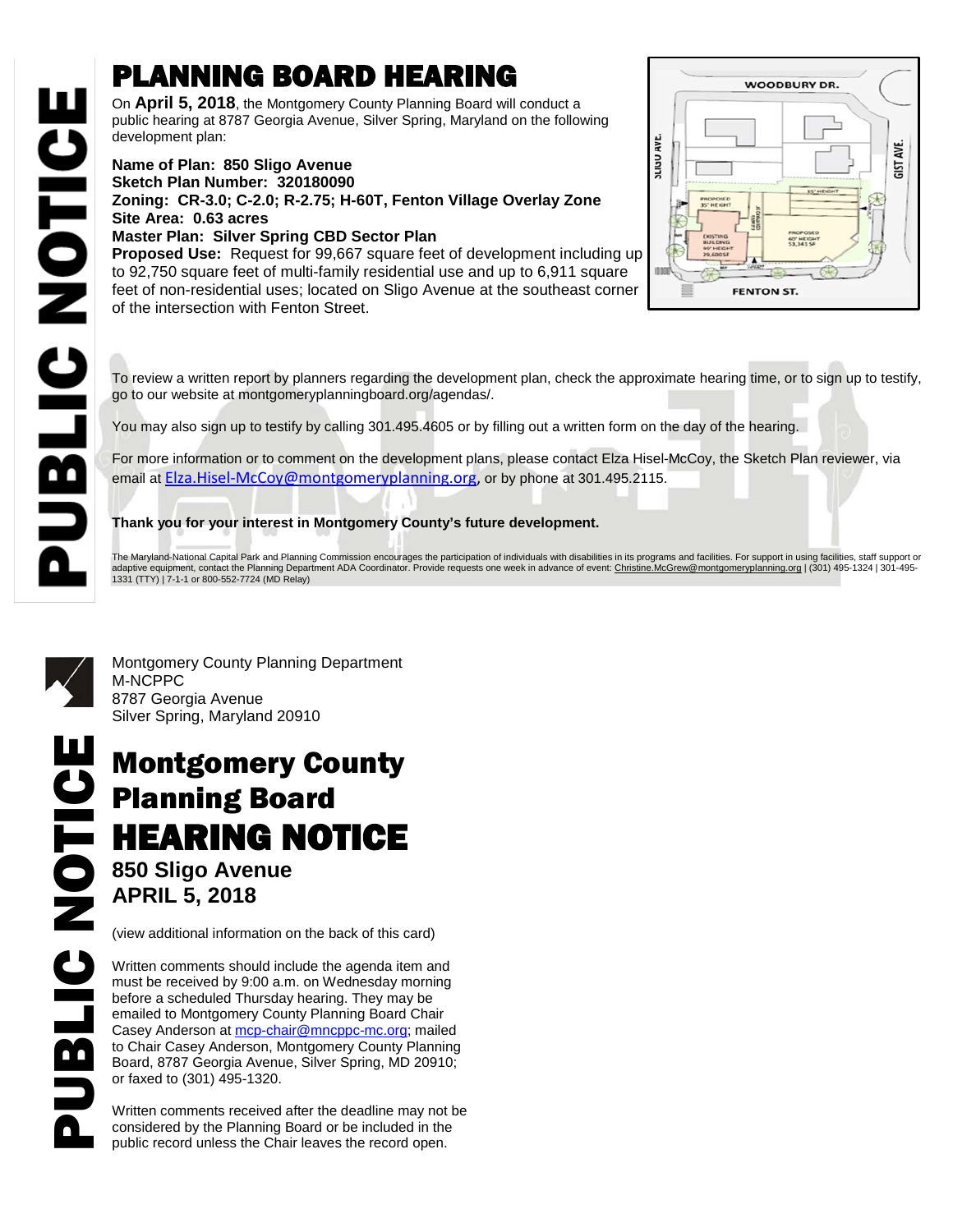William & L C Yee 904 Gist Ave Silver Spring, MD 20910

8010 Fenton Street LLC 326 Broad Creek Dr Annapolis, MD 21401

Herminio Sierra 701 Sligo Ave Silver Spring, MD 20910

Sailendra N & A Roy 13248 Trebleclef Ln Silver Spring, MD 20904

East Silver Spring Citizens Assn. Karen Roper, Chair, Land Use & Zoning 7911 Chicago Avenue Silver Spring, MD 20910

> Lofts24 Condo Association Gloria Weissman, Contact 8316B Fenton Street Silver Spring, MD 20910

Montgomery County Renters Alliance Inc. Matthew Losak , Director 1001 Spring Street #316 Silver Spring, MD 20910

> North Takoma Citizens Assn. Jim Evans, President 703 New York Avenue Takoma Park, MD 20912

**PROGRESS** Mike Kraft, Chairperson 120 Dale Drive Silver Spring, MD 20910

Silver Spring Historical Society Jerry McCoy, 800 Thayer Avenue Silver Spring, MD 20910

Rush H Seale & Katie A Sheketoff 903 Gist Ave Silver Spring, MD 20910

Helen L Waugh Tr 6 Gleneagles Ct Silver Spring, MD 20906

American Legion c/o Cissel Saxon Post 41 905 Sligo Ave Silver Spring, MD 20910

Bonaire Homes Assn. Melinda Wilkins, President P.O. Box 1041 Silver Spring, MD 20910

East Silver Spring Citizens Assn. Megan Moriarty, President 8215 Schrider Street Apt 4 Silver Spring, MD 20910

Lofts24 Condo Association Katherine Nelson, Contact 902D Bonifant Street Silver Spring, MD 20910

Montgomery County Taxpayers League Joan Fidler, President 7400 Pyle Road Bethesda, MD 20817

Northern Montgomery County Alliance Julius Cinque, Chair 22300 Slidell Road Boyds, MD 20841

Seven Oaks-Evanswood Citizens Assn. Michael Bufalini, President 410 Hamilton Avenue Silver Spring, MD 20901

South Silver Spring Neighborhood Assn. Justin W. Chappell, President 1220 Blair Mill Road, Unit 12 Silver Spring, MD 20910

Daniel W. Smith Summer Anne Lingard 902 Gist Ave Silver Spring, MD 20910

Bekele Debele Nagewo Mimi Geleta 1809 Locust Grove Rd Silver Spring, MD 20910

Mariane M Harig et at Tr 8601 Roaming Ridge Way Apt 401 Odenton, MD 21113

East County Citizens Advisory Board 3300 Briggs Chaney Road Silver Spring, MD 20904

Friends of Sligo Creek Corrine Stephens, President Board of **Directors** P O Box 11572 Takoma Park, MD 20913

Montgomery County Civic Federation Carol Ann Barth, President 10602 Lockridge Drive Silver Spring, MD 20901

Montgomery Preservation, Inc. Judith Christensen, Director 6 Walker Avenue Gaithersburg, MD 20877

Presidents Council of Silver Spring CA Andrew Kleine, President 9417 Worth Avenue Silver Spring, MD 20901

Silver Spring-Takoma Traffic Coalition Charles Wolff, President 635 Bennington Drive Silver Spring, MD 20910

Takoma Park Community Center Bruce Williams, Mayor 7500 Maple Avenue Takoma Park, MD 20912